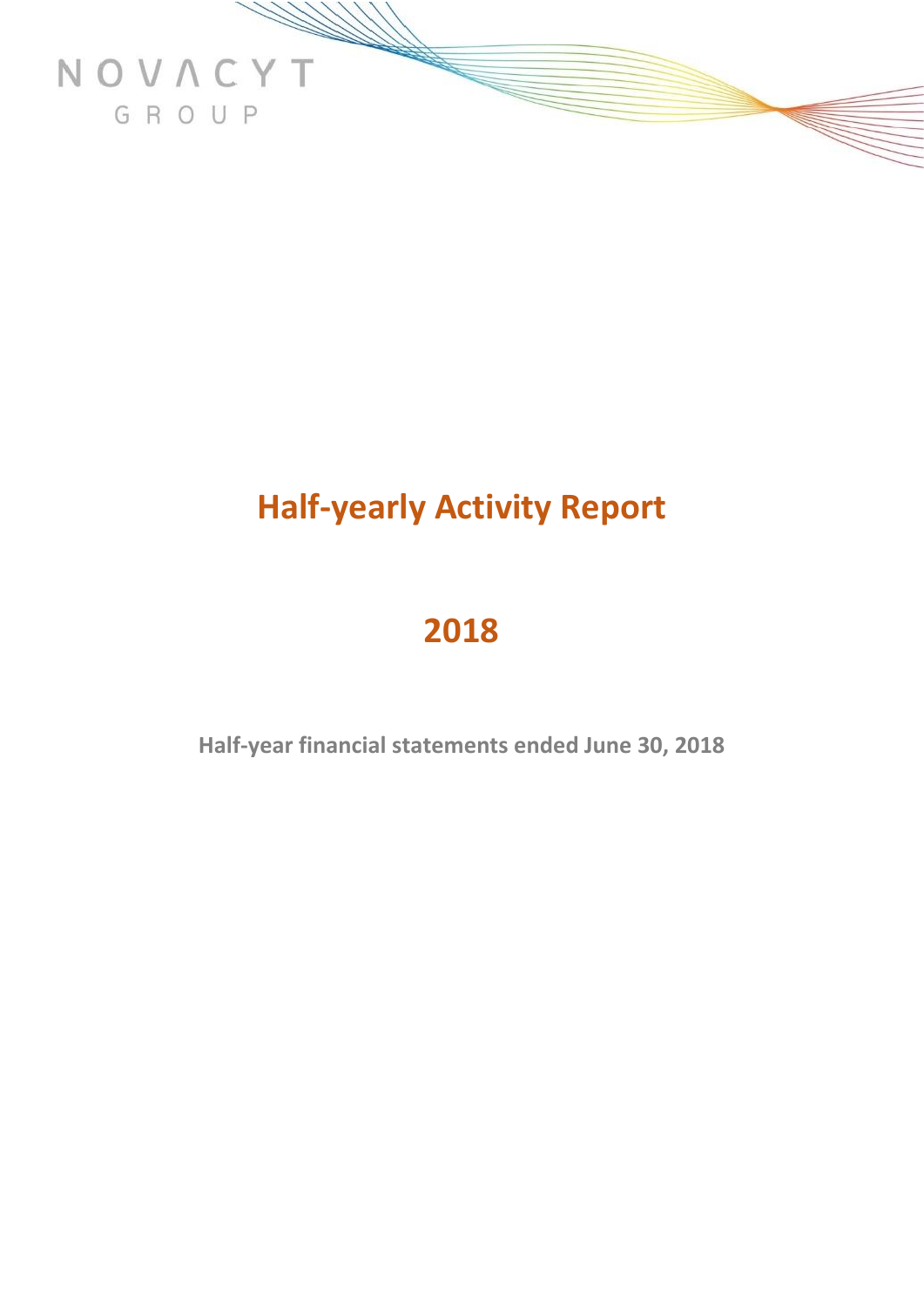### **ACTIVITY REPORT**

### **2018 BIANNUAL**

#### **HALF-YEARLY ACCOUNTS CLOSED ON 30 JUNE 2018**

#### **ABOUT NOVACYT GROUP**

The Novacyt Group is a rapidly growing, international diagnostics group with a growing portfolio of cancer and infectious disease products and services. Through its proprietary technology platform, NOVAprep®, and molecular platform, genesig®, Novacyt is able to provide an extensive range of oncology and infectious disease diagnostic products across an extensive international distributor network. The Group has diversified sales from diagnostic reagents used in oncology, microbiology, haematology and serology markets, and its global customers and partners include major corporates.

### **KEY FIGURES:**

- Consolidated unaudited Group revenue of €7.0m, marginal increase compared to H1 2017
	- o Primerdesign revenue increased 15% (18% CER) to €3m
	- o Lab21 revenue increased 3% (6% CER) to €3.4m
	- o NOVAprep® revenue of €0.6m versus €1.1m in H1 2017
- Group revenue increased 1% at CER compared with H1 2017 as a result of a previously announced decision to re-optimise the NOVAprep® product, exacerbated by supply issues
- Excluding the impact of NOVAprep®, Group revenue increased 8% (11% at CER)
- Gross profit increased from  $\epsilon$ 4.3m to  $\epsilon$ 4.5m representing a three-percentage point increase from 61% to 64%
- EBITDA loss of €0.5m in H1 2018 was broadly similar to the same period in 2017 as a result of higher gross profit offset by NOVAprep® losses
- Excluding the impact of NOVAprep® EBITDA was at break-even for the first half
- Novacyt had €2.1m in cash and cash equivalents at the end of 30 June 2018

### **OPERATIONAL PERFORMANCE:**

- Completed the acquisition of Omega Diagnostics ID business on 28th June 2018, a profitable and cash generative infectious disease business unit
- Following further investment in commercial infrastructure, Primerdesign revenue increased 15% (18% at CER) to €3.0m compared with H1 2017 which is being directly driven from the investment in the core research use only (RUO) business
- Group gross margin improved again during the period to 64% through a combination of higher than expected margin in Primerdesign and Lab21 offset by the disappointing performance of NOVAprep®
- As a result of the previously announced product optimisation process and unexpected supply chain issues, NOVAprep® sales fell greater than anticipated by 44% to €0.6m compared with H1 2017 ( $-44%$  versus H2 2017) and the Board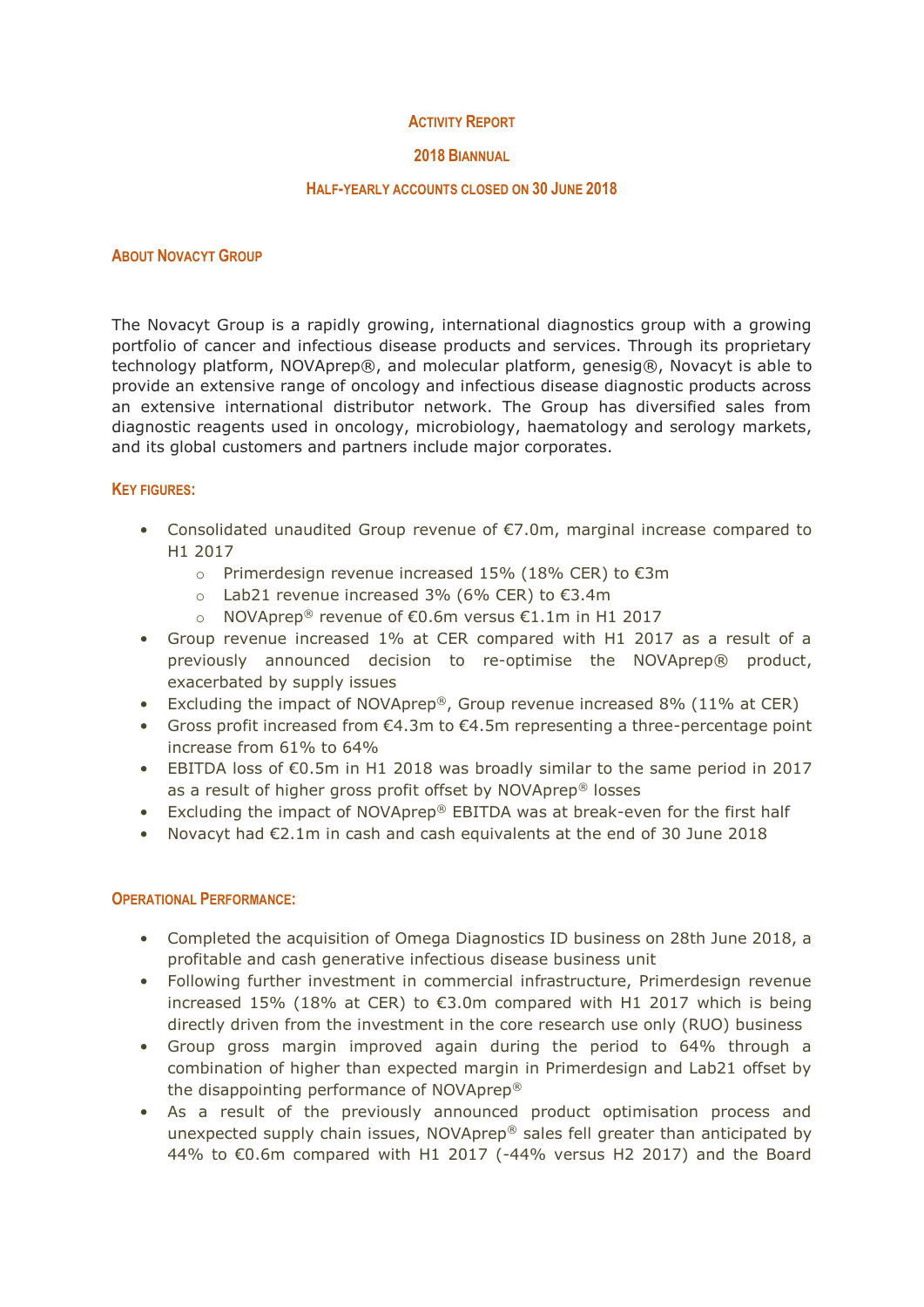announced a strategic review of how to maximize future value of the NOVAprep® business unit

#### **CORPORATE REVIEW:**

In the first half of 2018, Novacyt made further progress in shaping and defining the business to deliver long-term sustainable growth. At the heart of the strategy is a resolute commitment to the three pillars of growth based on organic expansion, a commitment to investment in R&D and a judicious approach to acquisitions.

Revenues of €7.0m were flat on 2017 as a result of the effects of the previously announced NOVAprep® product re-optimisation and supply chain issue being offset by strong growth in Primerdesign and solid growth at Lab21. Group revenues, excluding NOVAprep<sup>®</sup>, advanced 8% (11% at constant exchange rates CER). Organic growth was driven by business to business contract wins at Primerdesign, new tenders in Lab21 and the launch of several newly developed clinical products.

The Board continues to progress its strategic review of options for the NOVAprep® business, which was announced on 2nd August, including a sale of the NOVAprep® business. In the event of a successful sale, Novacyt would benefit from a significant reduction in ongoing losses due to the investment still needed to optimize the NOVAprep® business and the remaining core business would be expected to become immediately EBITDA profitable and move towards becoming cash flow generative.

The integration of Omega Diagnostics infectious disease business, acquired on  $28<sup>th</sup>$  June 2018, is progressing well and going according to plan. The Group has started to capture the identified cost and growth synergies and the additional profitability from this acquisition could exceed expectations during the second half of this year.

#### **MOLECULAR PRODUCTS**

18% underlying sales growth in Primerdesign reflects strong growth in the core Life Science Research and Food Testing markets and a step up in business to business activities. We have continued to invest in sales and marketing, increasing our catalogue of tests and we continue to make good progress in the development of clinical IVD products.

Primerdesign is increasingly recognised as a leading clinical assay development partner. During the period, the Company secured contracts with ten development customers compared to only three customers in 2017. The collaboration signed with GenePoC in March to develop a triplex molecular diagnostic assay to identify influenza A, influenza B and respiratory syncytial virus A and B (RSV A and B) for deployment on GenePOC's revogene™ instrument is a typical example of such contracts. The initial work is expected to complete in the second half and follow-on work is under discussion.

The Company continues to grow sales of the q16 PCR instrument and has invested heavily in stock expected to sell during the next twelve months. The number of units now sold has risen from 230 in 2017 to 339 and this is expanding the pull-through in genesig $\circledR$  kit sales which is delivering a continued increase in Primerdesign's gross margin. The Company continues to invest in the development of the next generation PCR instrument - the q24 which is faster, higher throughput and offers higher multiplexing capabilities. The launch of this instrument is planned for H2 2019.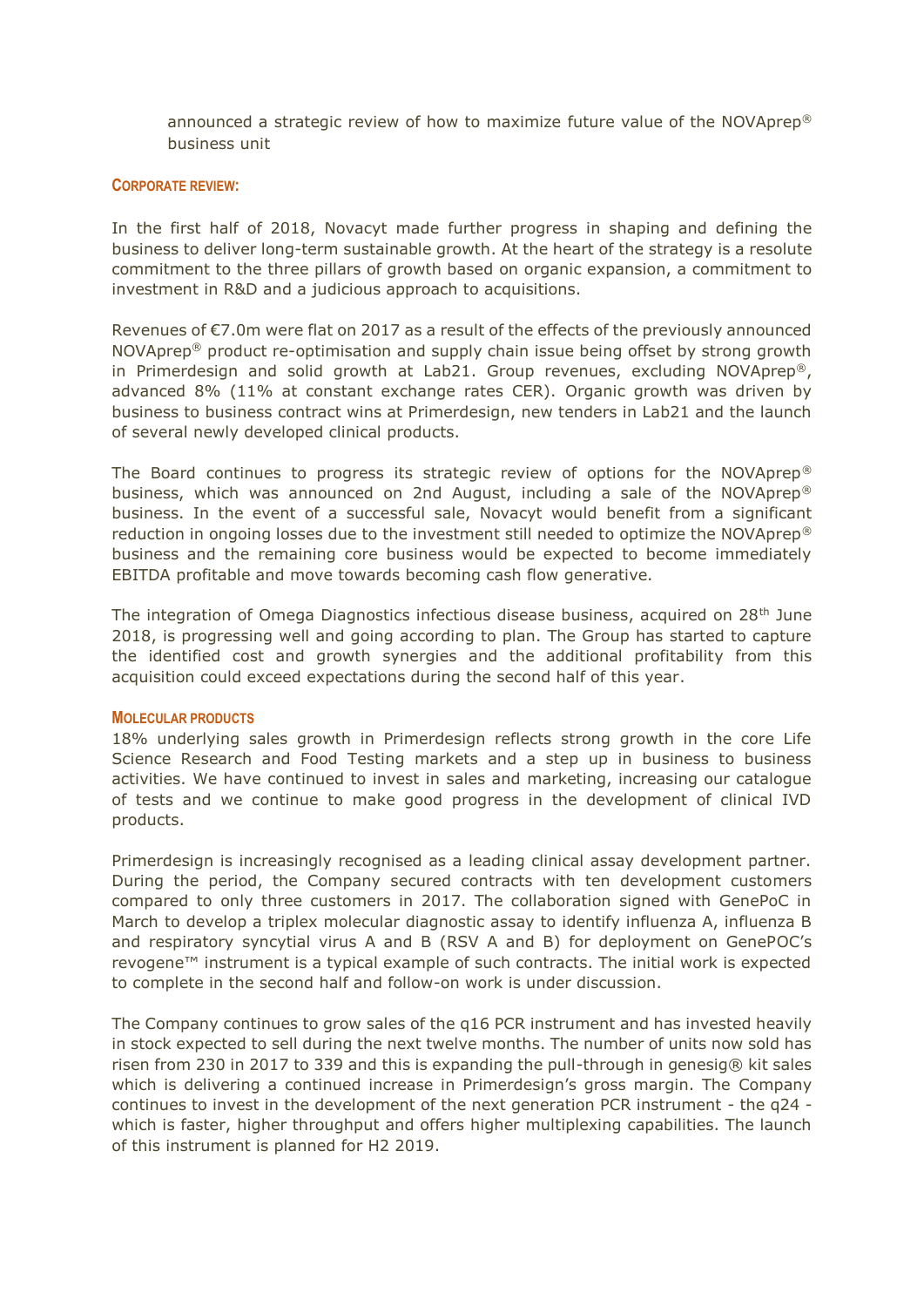The launch of the next two CE-IVD accredited clinical assays are expected to launch by the end of the year. The assays EBV and BKV are used in the management of immunosuppressed patients and in the monitoring of patients post organ-transplantation. The molecular market for these two assays in Europe is estimated at  $\epsilon$ 20m.

Primerdesign continues to invest in business development and commercial infrastructure and has increased its direct sales force in Norther Europe from two to six people dedicated to specific territories within the region. Additional sales people are being added into other international markets where we also expect to see significant growth opportunities. The investment in B2B commercial infrastructure is building a strong pipeline of potential new partners and we expect sales to continue to grow from this investment.

## **PROTEIN PRODUCTS**

Lab21 revenue of  $\epsilon$ 3.4m demonstrated reported growth of 3% and 6% CER over H1 2017. There is also a strong start to the second half of 2018, with a new high level of tenders of €1.2m being secured. During 2017, we completed the development and launch of 10 new products, all of which are now contributing to growth in 2018. In addition, we launched PathFlow™ Mononucleosis, a qualitative lateral flow immunoassay for the detection of infectious mononucleosis (IM) and the first in a series of infectious disease tests. PathFlow™ Mononucleosis provides a rapid and effective differential diagnosis to patients with IM over streptococcal pharyngitis and will help to address the global issue of antibiotic resistance.

On 28 June Novacyt, through its Lab21 Products division, agreed terms of an asset purchase agreement with Omega Diagnostics to acquire the infectious disease business unit for up to £2.175 million subject to performance, comprising:

- (i) £1.8m upon completion,
- (ii) £175,000 paid after twelve months upon completion of technology transfer and,
- (iii) £200,000 paid upon the successful accreditation of the Axminster, UK production facility to certain standards.

The unaudited sales of the ID business were £2.49 million and EBITDA £310,000 for the year ending 31 March 2018. Integration is progressing well with technical transfer of production to Novacyt underway alongside product re-registration and initiation of direct commercial activities. Novacyt continues to anticipate similar sales in the first twelve months of ownership and to capture material cost synergies from leveraging existing commercial and manufacturing infrastructure within Novacyt and expect profitability in the second half to be greater than expected.

### **NOVAPREP®**

During the period NOVAprep<sup>®</sup> revenue was €0.6m versus €1.1m in H1 2017 reflecting the previously announced product optimisation actions and the impact of an unexpected supply chain delay. The supply chain issue has now been resolved and sales are recovering during the second half. The strategic review announced in August to consider the optimal way to maximise value for the technology continues and the Company will provide an update in due course. Following the balance sheet date NOVAprep® has also launched its first non-gynaecological CE Marked product which is expected to be an important addition to the NOVAprep® product already used in cervical cancer screening and HPV testing.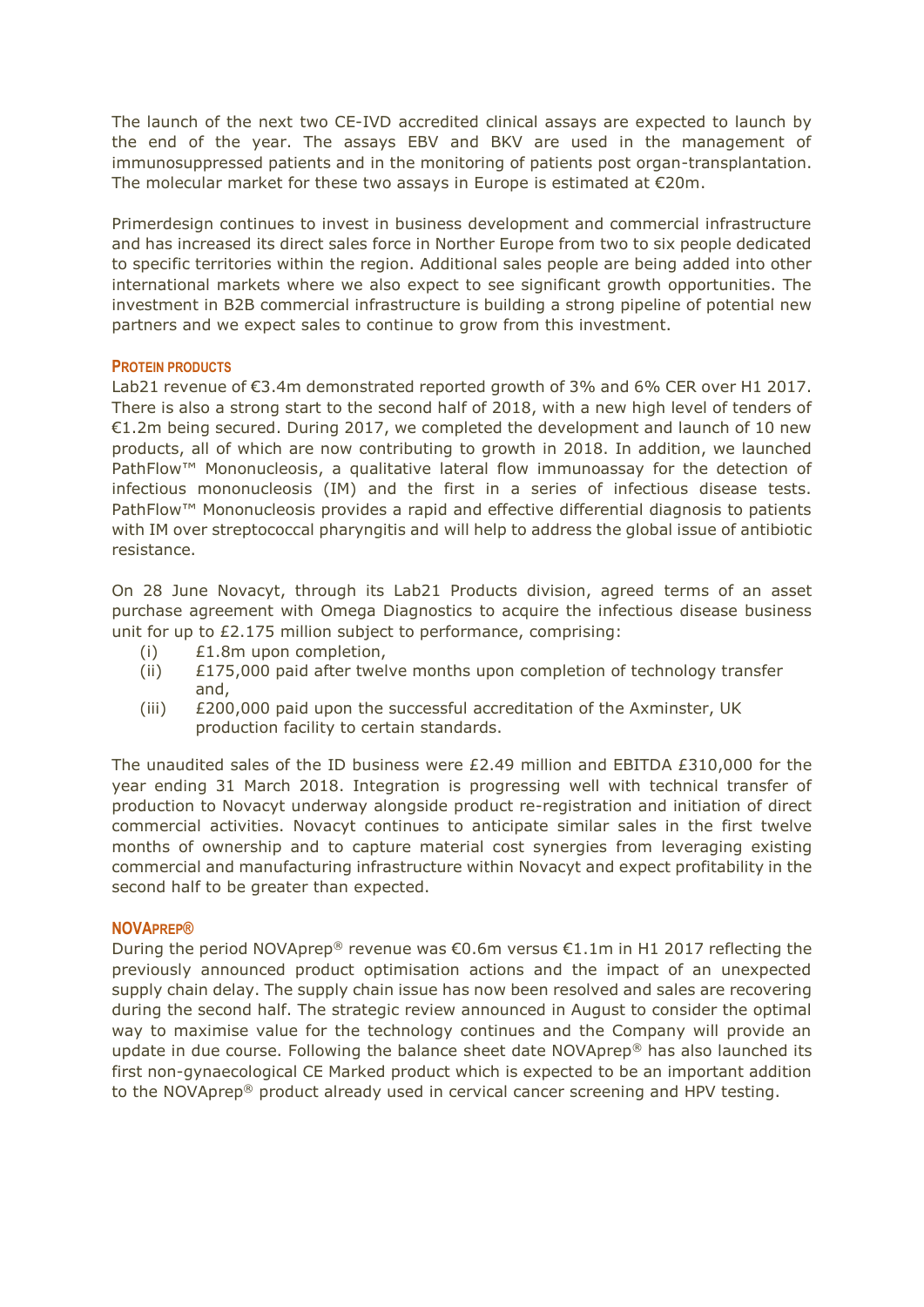#### **CURRENT TRADING AND OUTLOOK :**

Novacyt remains committed to successfully delivering on its three pillars of growth strategy which is driving growth in the core businesses and delivering operational efficiency.

The Board remains confident in the outlook for the core business and expects to achieve EBITDA profitability in 2018 driven by:

- Primerdesign continued double-digit growth in the core business and conversion of the significant business-to-business pipeline opportunity
- Lab21 the expected completion of major tender opportunities
- Integration of the Omega ID business and delivery of better than expected profitability
- Successful outcome of the NOVAprep® strategic review to reduce or eliminate the underlying NOVAprep® losses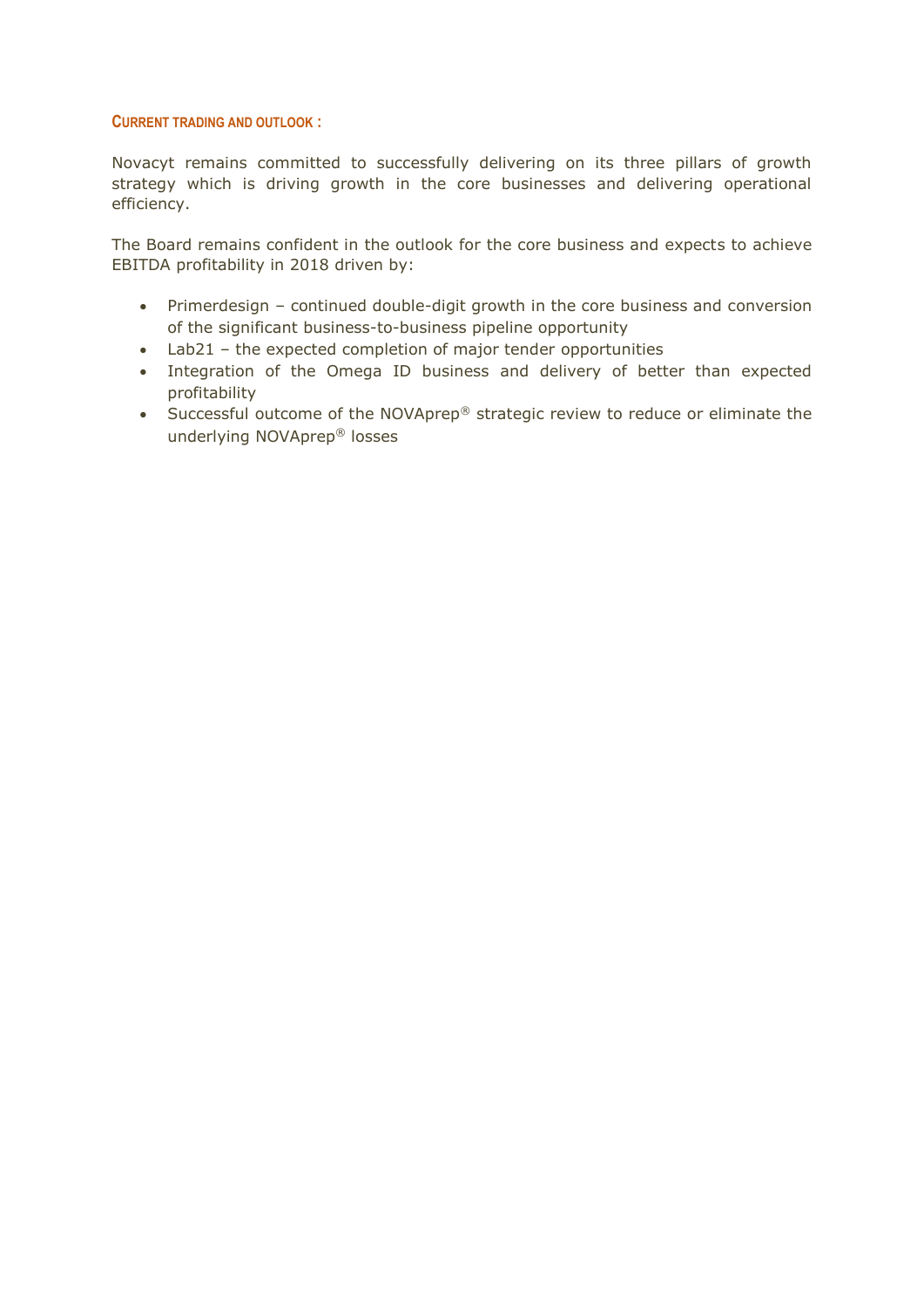#### **TURNOVER BY OPERATIONS:**

| Amounts in '000 €    | (Unaudited)<br>Six months<br>ended 30 June<br>2018 | (Unaudited)<br>Six months<br>ended 30 June<br>2017 | (Audited)<br>Year ended<br>31 December<br>2017 |
|----------------------|----------------------------------------------------|----------------------------------------------------|------------------------------------------------|
|                      |                                                    |                                                    |                                                |
| Manufactured goods   | 6,155                                              | 5,862                                              | 12,520                                         |
| Services             | 549                                                | 502                                                | 1,021                                          |
| Traded goods         | 146                                                | 510                                                | 1,045                                          |
| Other                | 193                                                | 155                                                | 368                                            |
|                      |                                                    |                                                    |                                                |
| <b>Total Revenue</b> | 7,044                                              | 7,029                                              | 14,954                                         |

## **BREAKDOWN OF REVENUE BY OPERATING SEGMENT AND GEOGRAPHIC AREA:**

## <sup>o</sup> **At 30 June 2018**

| Amounts in '000 € | Cytology                 | <b>Diagnostics</b> | <b>Molecular</b><br>products | Total |
|-------------------|--------------------------|--------------------|------------------------------|-------|
| Geographical area |                          |                    |                              |       |
| Africa            | $\overline{\phantom{a}}$ | 198                | 121                          | 319   |
| Europe            | 431                      | 1,568              | 1,536                        | 3,536 |
| Asia-Pacific      | 158                      | 706                | 444                          | 1,307 |
| America           | 1                        | 529                | 825                          | 1,356 |
| Middle East       | 27                       | 402                | 98                           | 526   |
| Revenue           | 617                      | 3,403              | 3,024                        | 7,044 |

# <sup>o</sup> **At 30 June 2017**

| Amounts in '000 € | Cytology                 | <b>Diagnostics</b> | <b>Molecular</b><br>products | Total |
|-------------------|--------------------------|--------------------|------------------------------|-------|
| Geographical area |                          |                    |                              |       |
| Africa            | $\overline{\phantom{a}}$ | 138                | 172                          | 310   |
| Europe            | 711                      | 1,688              | 1,345                        | 3,744 |
| Asia-Pacific      | 346                      | 754                | 383                          | 1,483 |
| America           | ٠                        | 364                | 657                          | 1,021 |
| Middle East       | 44                       | 357                | 70                           | 471   |
| Revenue           | 1,101                    | 3,300              | 2,628                        | 7,029 |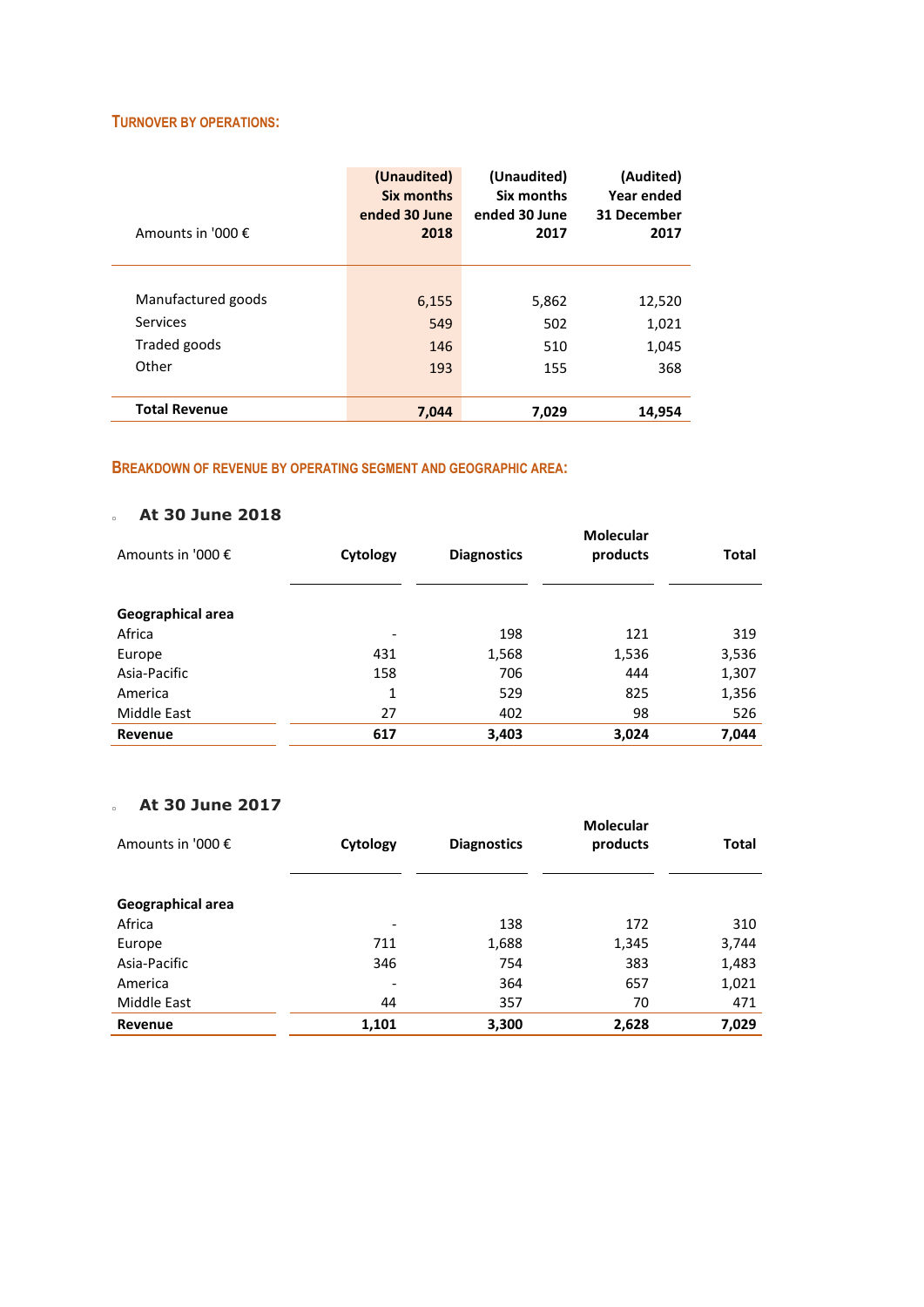#### **CONSOLIDATED INCOME STATEMENT AS AT 30 JUNE 2018:**

| Amounts in '000 €                                       | (Unaudited)<br>Six month<br>ended 30 June<br>2018 | (Unaudited)<br>Six month<br>ended 30 June<br>2017 | (Audited)<br>Year ended<br>31 December<br>2017 |
|---------------------------------------------------------|---------------------------------------------------|---------------------------------------------------|------------------------------------------------|
| Revenue                                                 | 7,044                                             | 7,029                                             | 14,954                                         |
| Cost of sales                                           | $-2,552$                                          | $-2,771$                                          | $-6,030$                                       |
| <b>Gross profit</b>                                     | 4,492                                             | 4,258                                             | 8,923                                          |
| Sales, marketing and distribution expenses              | $-1,756$                                          | $-1,615$                                          | $-3,249$                                       |
| Research and development expenses                       | $-287$                                            | $-397$                                            | $-819$                                         |
| General and administrative expenses                     | $-3,751$                                          | $-3,389$                                          | $-7,114$                                       |
| Governmental subsidies                                  | 85                                                | 144                                               | 368                                            |
| Operating loss before exceptional items                 | $-1,217$                                          | $-998$                                            | $-1,890$                                       |
| Costs related to acquisitions                           |                                                   |                                                   |                                                |
| Other operating income                                  | 177                                               | 7                                                 | 16                                             |
| Other operating expenses                                | $-469$                                            | $-144$                                            | $-2,197$                                       |
| <b>Operating loss after exceptional items</b>           | $-1,510$                                          | $-1,135$                                          | $-4,071$                                       |
| Financial income                                        | 32                                                | 301                                               | 466                                            |
| Financial expense                                       | $-367$                                            | $-878$                                            | $-1,839$                                       |
| Loss before tax                                         | $-1,844$                                          | $-1,712$                                          | $-5,444$                                       |
| Tax (expense) / income                                  |                                                   |                                                   | 3                                              |
| Loss after tax attributable to owners of<br>the company | $-1,844$                                          | $-1,712$                                          | $-5,442$                                       |
| Loss per share $(\epsilon)$                             | $-0.08$                                           | $-0.09$                                           | $-0.24$                                        |
| Diluted loss per share $(\epsilon)$                     | $-0.08$                                           | $-0.09$                                           | $-0.24$                                        |
|                                                         |                                                   |                                                   |                                                |

#### *Revenue*

Revenue remained broadly unchanged at €7.0m and increased by 1% at CER (taking into account a 2% fall in the value of the Pound against the Euro) compared with the same period last year. This underlying increase was achieved due to growth in Primerdesign (18% CER) and Lab21 (6% CER) which was mostly offset by the greater than expected reduction in NOVAprep® revenue of 44% from  $£1.1m$  to  $€0.6m$  in the first half of this year. At a Group level, sales have grown compared to the first half of 2017 in Africa, the Americas and the Middle East, with year-on-year reductions in Europe and Asia-Pacific caused by weaker NOVAprep® sales. Both Europe and Asia-Pacific achieved growth excluding NOVAprep®.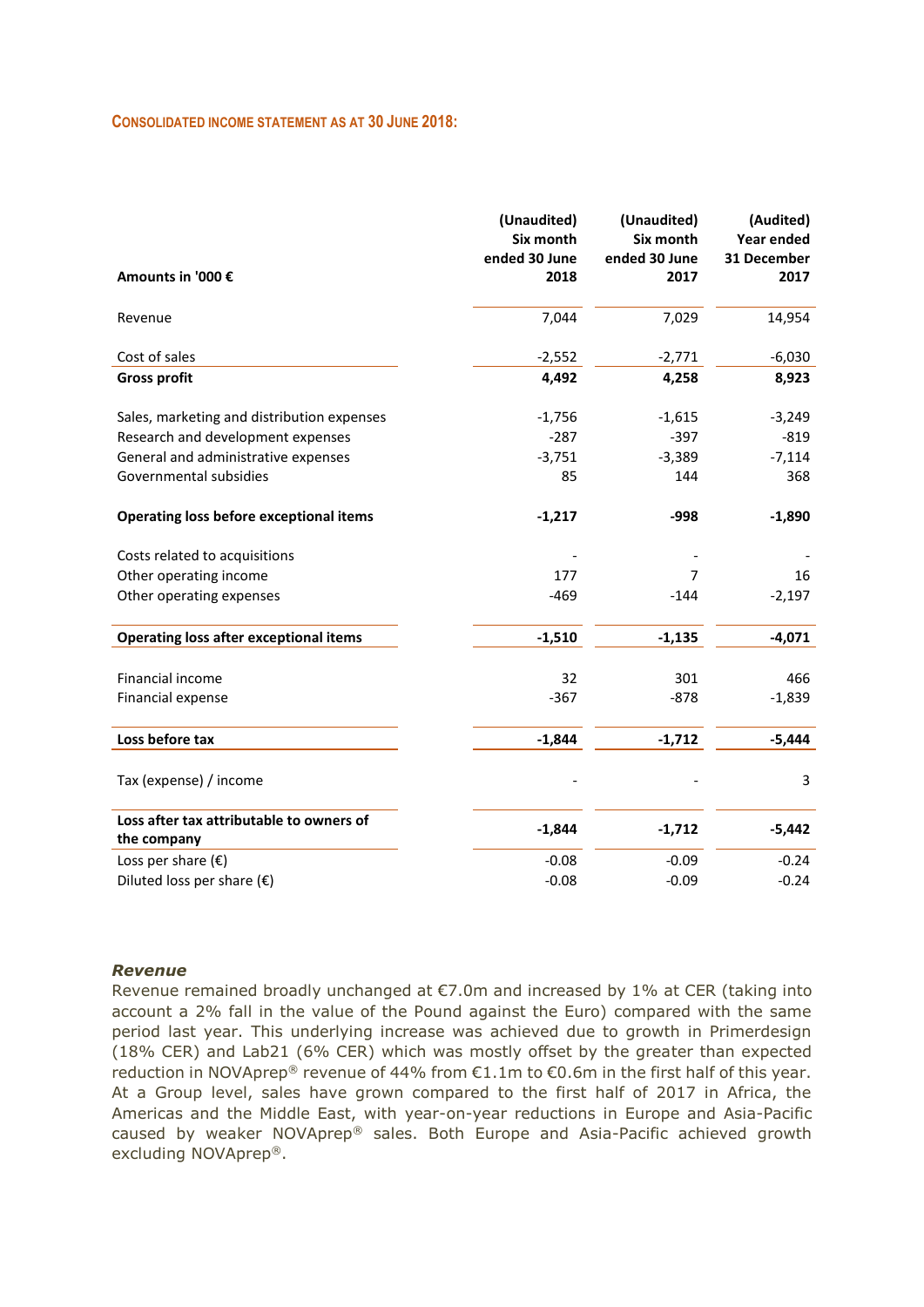### *Gross margin*

Gross margin has shown continued positive momentum, increasing from  $\epsilon$ 4.3m (61%) in the first half of last year to  $\epsilon$ 4.5m (64%) in 2018. This year-on-year improvement is due to a combination of higher margins in the Lab21 and Primerdesign businesses and the impact of Primerdesign increasing its share of Group revenue from 37% to 43% whilst delivering an extremely high margin of 85%. This improvement in gross margin continues a trend of annual improvements each year since 2014 when it was 44%.

The Lab21 Products business has seen a 3% year-on-year gross margin improvement predominantly driven by a sales mix change in selling a greater proportion of higher margin products. The NOVAprep® gross margin has improved 5% year-on-year, driven a larger proportion of consumables compared to H1 2017. Lower manufacturing costs have also helped to increase gross margins due to economies of scale as sales volumes increase.

## *EBITDA*

EBITDA is broadly unchanged compared with the same period last year. In the first half of 2018, the Group has continued to invest in further growth, which has been rewarded with 18% underlying growth in Primerdesign, 6% growth in Lab21 Products and a threepercentage point increase in gross margin. However, the reduction in NOVAprep® revenue has temporarily halted the profitability progress.

Higher commercial costs reflect increased staff levels to support the growth plans of the business. Facilities costs have increased year-on-year following the move of the Microgen business to the new group headquarters in Camberley. Due to the dual stock market listing (AIM & Euronext Growth) professional fees have increased year on year, due to the increased regulatory requirements. Until this period, EBITDA had consistently improved each half year from a consolidated loss of  $\epsilon$ 1.6m in H2 2015 to a  $\epsilon$ 0.3m loss in the second half of 2017 driven by strong sales growth and gross margin improvements.

### *Operating loss before exceptional items*

Group operating loss before exceptional items increased by 22% to  $E1.2m$  compared with H1 2017. With only a small movement in EBITDA, the movement is due to additional depreciation/amortisation costs of €0.1m and LTIP charges of €0.1m as the scheme was put in place in November 2017.

### *Net loss*

The net loss increased by  $\epsilon$ 0.1m to  $\epsilon$ 1.8m between H1 2017 and H1 2018 due to the increase in depreciation and amortisation costs and LTIP charges described above as well as increases in exceptional charges of  $\epsilon$ 0.1m related to restructuring staff costs, offset by reduced financial expenses of €0.2m due to reduced interest charges on the outstanding loans.

The Group held  $\epsilon$ 2.1m of cash on the balance sheet at 30 June 2018 compared to  $\epsilon$ 4.3m at 31 December 2017. The reduction in cash was due to the EBITDA loss of  $\epsilon$ 0.5m, exceptional charges of €0.3m and working capital usage of €0.9m – primarily driven by a €0.5m increase stock mainly due to the business holding larger quantities of Primerdesign q16 instruments to support planned sales in H2. The €4.0m of cash derived from the bond issued in May was offset by the  $\epsilon$ 2.1m upfront cost of acquiring the Omega ID business in June and debt repayments of €1.8m. Net debt increased to €4.2m at the end of June 2018 from net cash of €0.5m in December 2017 following the issue of a new €4.0m bond facility in May.